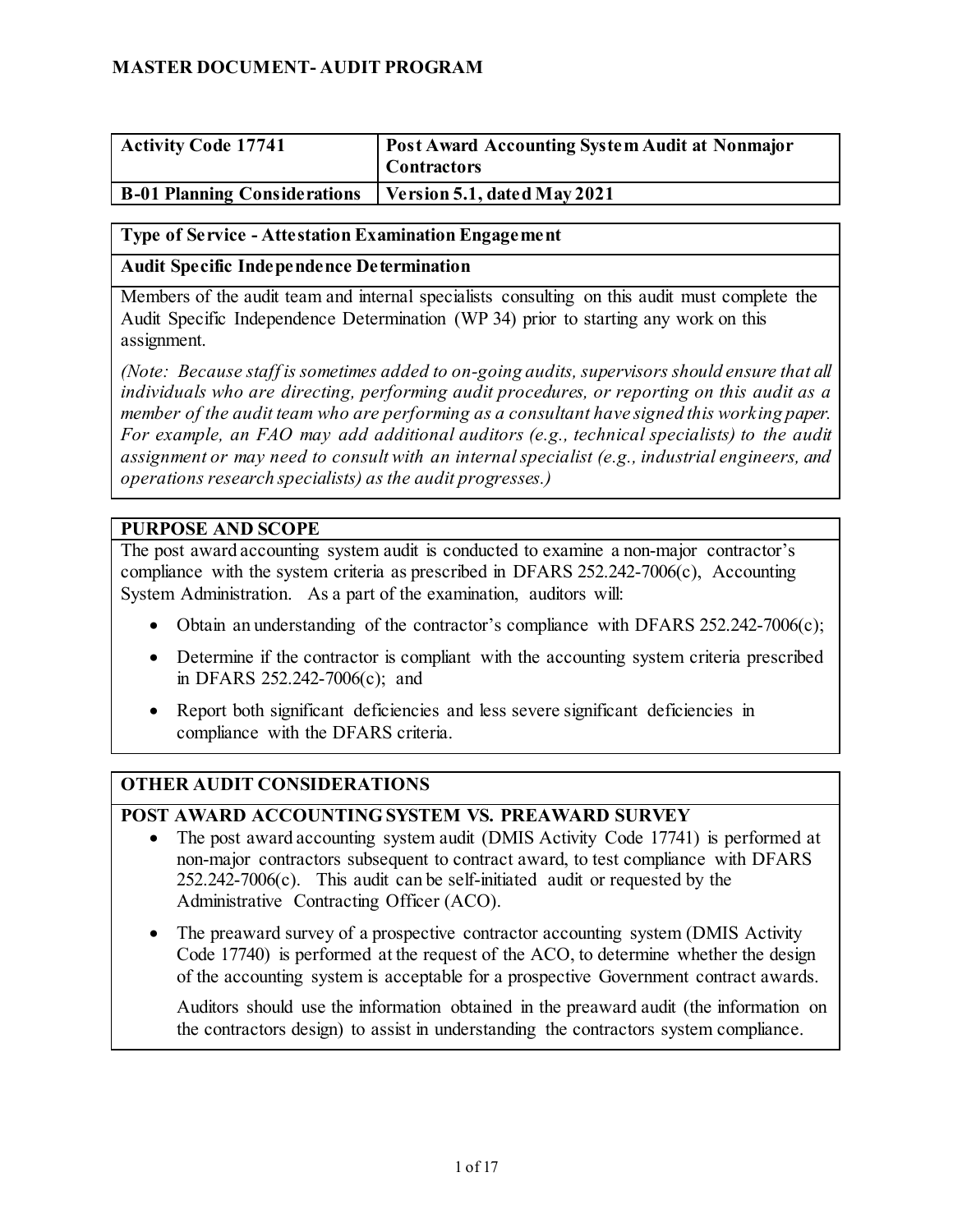### **OTHER AUDIT CONSIDERATIONS**

### **CONTRACTS THAT DO NOT HAVE THE DFARS 252.242-7006 CLAUSE**

Contractors that do not have DoD contracts (i.e., contractors that are 100 percent reimbursable) are not contractually required to comply with the DFARS criteria. Nevertheless, the DFARS criteria are suitable standards to use in determining the acceptability of any Government contractor's system for the accumulation and billing of cost under Government contracts. If this audit program is used for contractors that have only non-DoD contracts, the language in the audit report shell will need to be tailored accordingly. FAOs needing assistance in tailoring the audit report should coordinate with the region and Headquarters PAS.

### **CONTRACTS WITH PROGRESS PAYMENTS**

If the risk assessment identifies significant fixed price contract effort with progress payments, the auditor should:

- Contact the ACO and inquire whether the ACO has concerns related to fixed price contract billings;
- Based on the risk and discussions with the ACO, determine if additional steps are needed to test compliance with the DFARS  $252.242-7006(c)(16)$ ;
- Consider, for efficiency purposes, incorporating the applicable detailed audit steps from the progress payment audit program (Activity Code 17500) into this assignment for testing compliance with the DFARS accounting system criteria;
	- o If incorporation of audit steps from the progress payment audit program is not determined to be appropriate for this audit, discuss the need for a separate progress payment audit (Activity Code 17500); and
	- o If determined beneficial to the Government, open a progress payment audit to determine if contractor is compliant with the billings related criteria at DFARS 252.242-7006(c)(16).

**NOTE:** If the FAO determines a separate progress payment audit should be performed in conjunction with this assignment, when planning the separate progress payment audit (Activity Code 17500), to the extent possible, rely on and refer to the risk assessment documented in this post award accounting system audit. A separate progress payment audit report (Activity Code 17500) will generally not be issued when the audit is performed in conjunction with a post award accounting system audit. The progress payment assignment (Activity Code 17500) should generally be closed with an MFR documenting the results of audit and the results incorporated into the post award accounting system audit report (Activity Code 17741).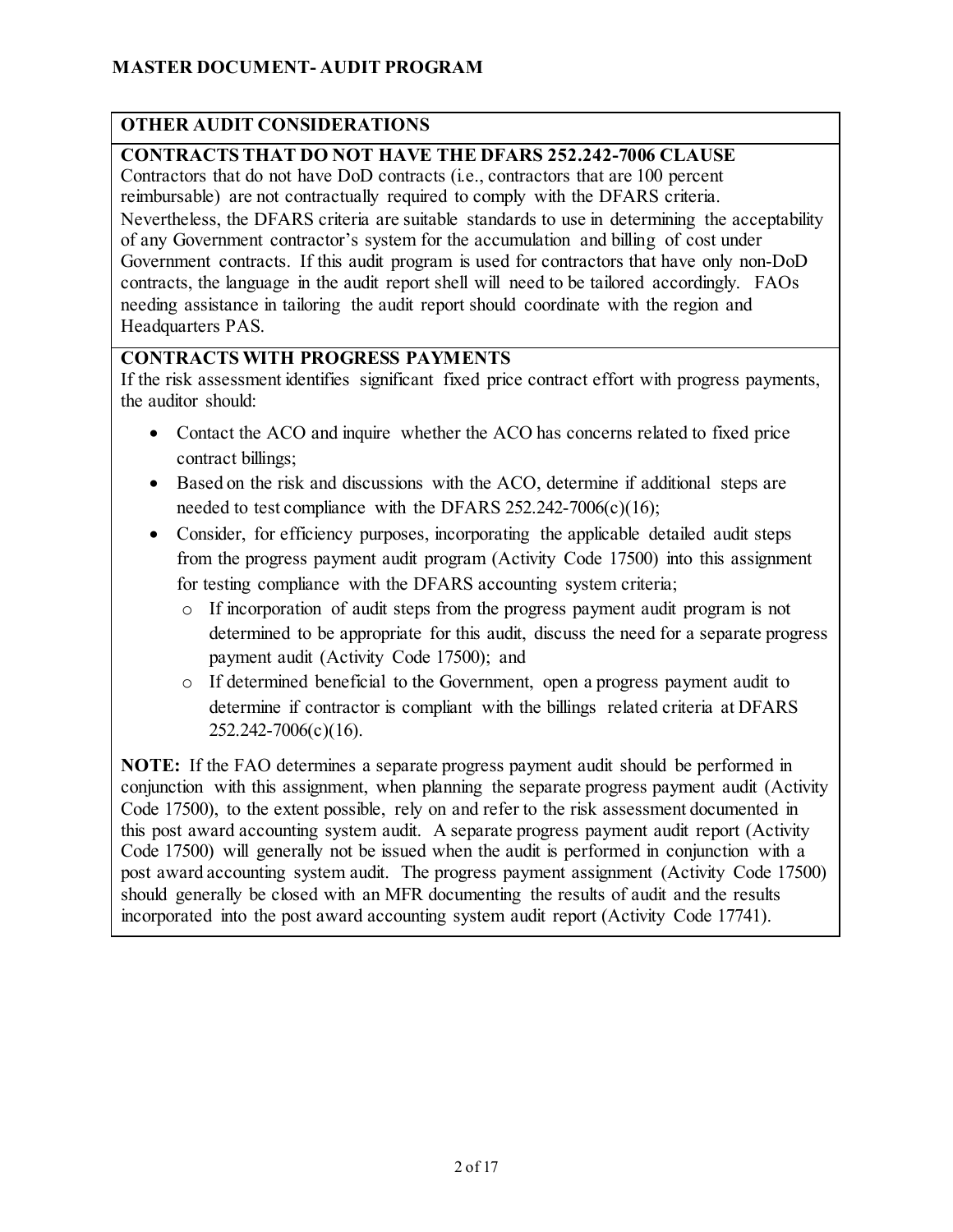### **OTHER AUDIT CONSIDERATIONS**

### **SIZE AND COMPLEXITY**

The size and complexity of companies and their processes, operations, and accounting system capabilities vary. Therefore, auditors should tailor (add, line-out, or modify) the audit steps in this program as necessary based on their understanding of the contractor's processes and related internal controls and the risk identified in the risk assessment. For example, smaller companies might achieve its objectives in a different manner from a larger more complex organization. Smaller companies may have fewer employees, which limits their opportunities to segregate duties. In these cases, the auditor should consider whether the contractor has implemented alternative methods that are effective (e.g., an outside accountant's quarterly review, payroll and/or billing invoices prepared by external service). Inadequate segregation of duties and the risk of error may in some cases, be offset by the exercising of strong supervisory controls by the owner-manager means of direct personal knowledge of the entity and involvement in transactions.

### **FULL POST AWARD OR FOLLOW-UP ACCOUNTING SYSTEM AUDIT**

- If the previous post award accounting system audit is more than 12 months old, and/or the contractor's accounting system has changed, the auditor should perform a full audit. Coordinate with the contracting officer if a follow up is not appropriate.
- If a follow-up post award accounting system audit is performed, modify the audit program to determine if the contractor has corrected previously cited deficiencies and use the audit report shell delivered with the standard audit program to modify and report the follow-up audit results.

#### **DISCONTINUANCE OF POST AWARD ACCOUNTING SYSTEM AUDIT**

If the auditor determines during the risk assessment that the non-major contractor's accounting system is so complex, it requires audit procedures contained in the audit program for a major contractor, the auditor should discontinue the audit under 17741 and use DMIS Activity Code 11070 for an accounting system audit.

#### **Other Planning Considerations**

**Understand Audit Criteria:** Prior to commencing the audit, review Agency guidance that may impact the audit and adjust the scope and procedures appropriately.

### **AUDIT REFERENCES**

- 1. DFARS Subpart 242.7503, Contract Clause
- 2. DFARS 252.242-7006, Accounting System Administration
- 3. FAR 52.232-20, "Limitation of Cost;" FAR 52.232-22(b), "Limitation of Funds."
- 4. FAR 52.216-7, Allowable Cost and Payment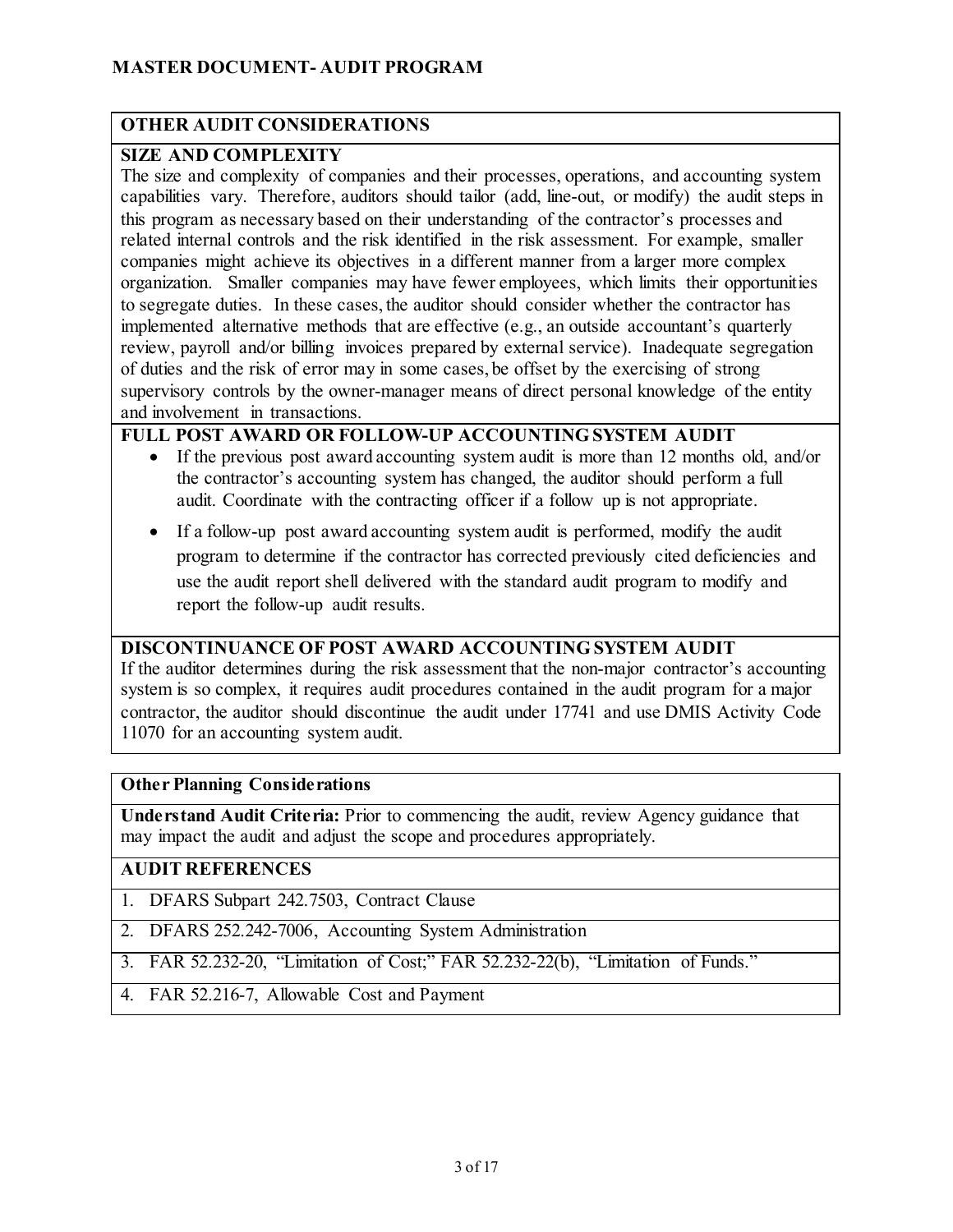| <b>B-01 Preliminary Steps</b> |                                                                                                                                                                                                                                                                                                                                                                                                                                                                      | <b>WP</b> Reference |
|-------------------------------|----------------------------------------------------------------------------------------------------------------------------------------------------------------------------------------------------------------------------------------------------------------------------------------------------------------------------------------------------------------------------------------------------------------------------------------------------------------------|---------------------|
| Version 5.1, dated May 2021   |                                                                                                                                                                                                                                                                                                                                                                                                                                                                      |                     |
|                               | 1. Understand and Clarify Audit Request: Review the audit request and<br>identify matters of particular interest to acquisition officials. Contact the<br>contracting officer (CO) or requestor, to clarify any concerns with the<br>audit request and adjust the audit scope accordingly.                                                                                                                                                                           |                     |
|                               | 2. Notify the appropriate contracting officer of the commencement of the<br>risk assessment and that a formal acknowledgement will be issued once<br>the risk assessment is completed. The acknowledgement process should<br>be performed in accordance with CAM 4-104.                                                                                                                                                                                              |                     |
| 3.                            | Issue an audit notification letter to the contractor in accordance with<br>CAM 4-302.3. Use the notification letter shell at working paper 11b and<br>request a walkthrough of its accounting system for the entrance<br>conference. The Accounting System Audit Information Request<br>included with the notification letter provides additional information<br>regarding what the contractor should walkthrough/demonstrate for each<br>area.                      |                     |
| 4.                            | Review permanent file to determine if previous audits included findings<br>and recommendations that relate to the subject matter. If there were<br>findings material to the subject matter, document this information in the<br>risk assessment and perform the following procedures:                                                                                                                                                                                |                     |
|                               | a. Ask contractor management if corrective actions were taken to<br>address findings and recommendations reported in previous DCAA<br>audits (e.g., questioned costs, business system deficiencies, CAS<br>audits) that are relevant to the subject matter of audit. If yes, have<br>contractor explain corrective actions taken and determine if<br>additional audit procedures should be included in the fieldwork to<br>test the corrective actions. (GAGAS 7.13) |                     |
|                               | Document the results of the inquiry and the impact of the corrective<br>b.<br>actions to the subject matter.                                                                                                                                                                                                                                                                                                                                                         |                     |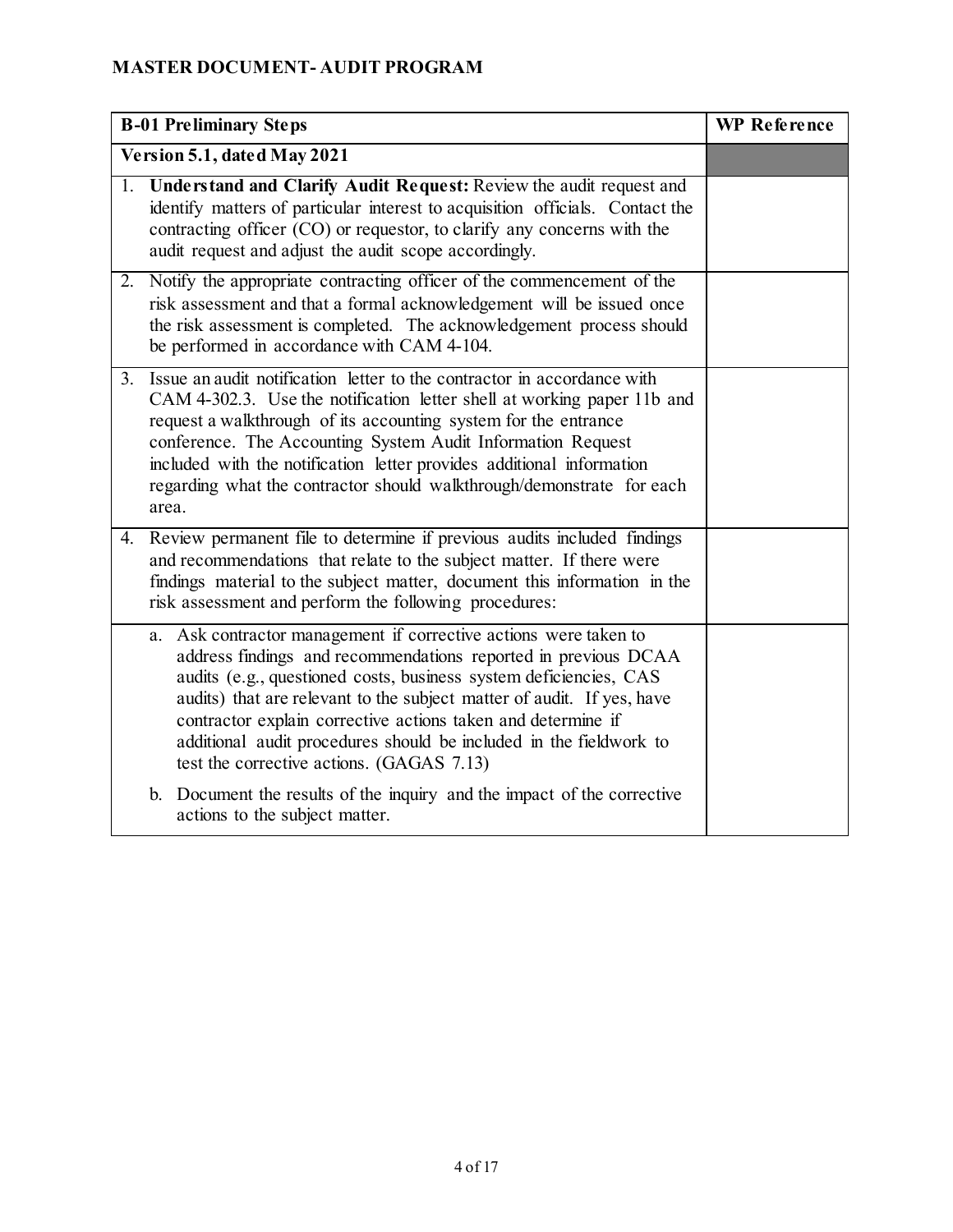| <b>B-01 Preliminary Steps</b>                                                                                                                                                                                                                                                                                                                                                                                                                                                                                                                                                                                                                                      | <b>WP</b> Reference |
|--------------------------------------------------------------------------------------------------------------------------------------------------------------------------------------------------------------------------------------------------------------------------------------------------------------------------------------------------------------------------------------------------------------------------------------------------------------------------------------------------------------------------------------------------------------------------------------------------------------------------------------------------------------------|---------------------|
| Review permanent file to determine if the contractor has previously<br>5.<br>provided other studies or audits (e.g., summary listing of internal audits<br>or external audit reports) that directly relate to the subject matter. If there<br>are no other studies or audits, document that information in the working<br>papers and perform the procedures below.<br>a. Ask contractor management if internal audits were performed. If yes,<br>request contractor provide a summary listing of the internal audits<br>that would assist us in understanding and evaluating the efficacy of<br>the internal controls relevant to the subject matter of the audit. |                     |
| b. If the review of the perm file or the contractor identifies relevant<br>internal audits:                                                                                                                                                                                                                                                                                                                                                                                                                                                                                                                                                                        |                     |
| Determine if access to these reports is necessary to complete the<br>$\bullet$<br>evaluation of the relevant internal controls to support the risk<br>assessment or audit procedures related to the subject matter of<br>the audit. There must be a nexus between the internal audit<br>reports and the scope of this specific assignment.                                                                                                                                                                                                                                                                                                                         |                     |
| Document the results of the determination in writing.                                                                                                                                                                                                                                                                                                                                                                                                                                                                                                                                                                                                              |                     |
| During the entrance conference ask contractor management if<br>$\bullet$<br>internal audits were performed. If yes, request contractor<br>provide a summary listing of the internal audits that would<br>assist us in understanding and evaluating the efficacy of the<br>internal controls relevant to the subject matter of the audit.                                                                                                                                                                                                                                                                                                                           |                     |
| Document the results of the inquiries including the response<br>$\bullet$<br>received from contractor's for any request for access to internal<br>audit reports. (If access was not granted this should include the<br>contractor's rationale or justification for not granting access).                                                                                                                                                                                                                                                                                                                                                                           |                     |
| c. If the review of the perm file or the contractor identifies relevant<br>other audits or studies:<br>Obtain publicly available information for the relevant other<br>Government agency audits (e.g. websites for DoD IG or other<br>IGs, service audit agencies, etc.).<br>Make appropriate adjustments to your risk assessment and<br>$\bullet$<br>planned procedures based on reported findings.                                                                                                                                                                                                                                                               |                     |
| d. Determine if additional audit procedures are needed to respond to<br>identified risk.                                                                                                                                                                                                                                                                                                                                                                                                                                                                                                                                                                           |                     |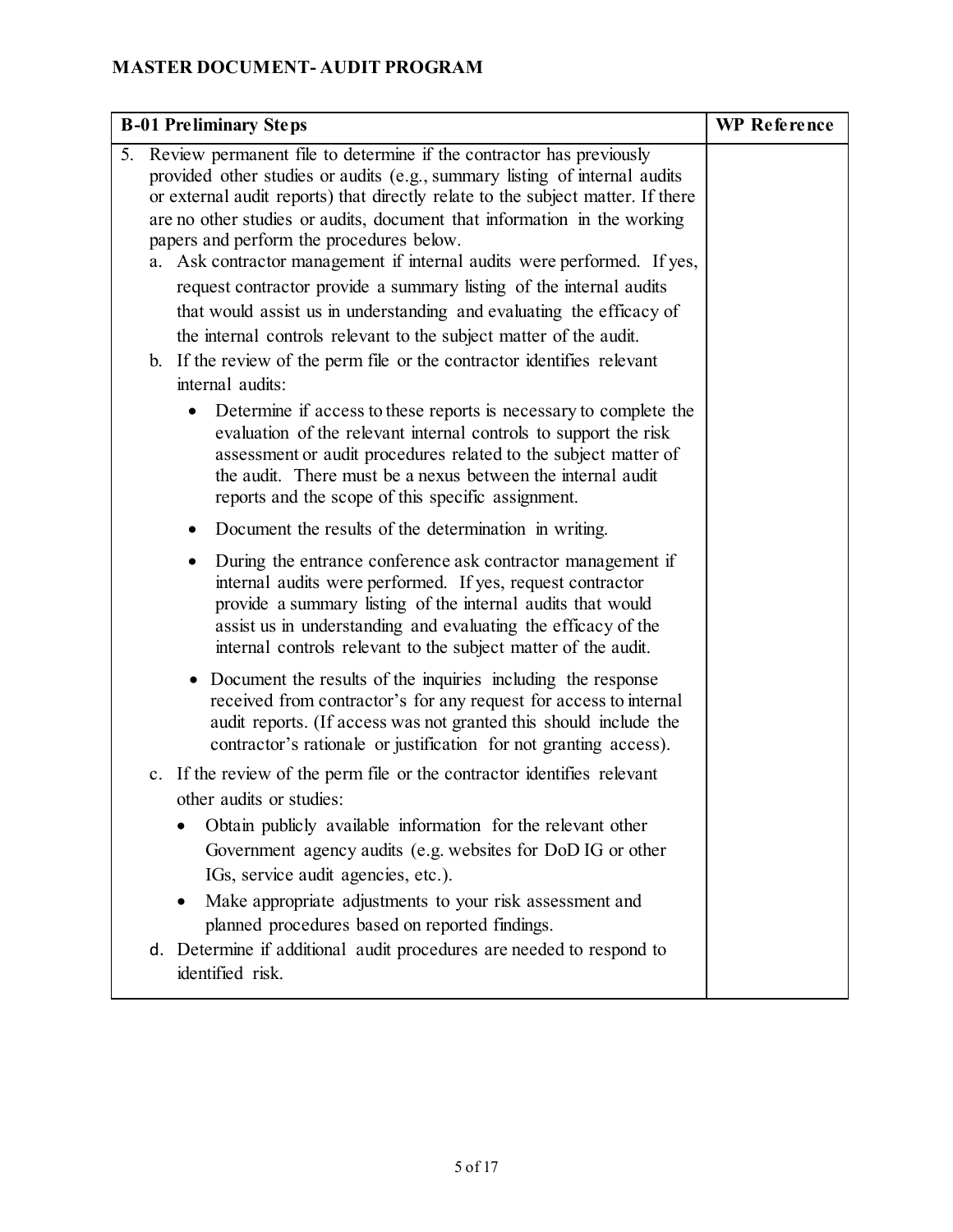| <b>B-01 Preliminary Steps</b>                                                                                                                                                                                                                                                                                                                                                                                                                                                                                    | <b>WP</b> Reference |
|------------------------------------------------------------------------------------------------------------------------------------------------------------------------------------------------------------------------------------------------------------------------------------------------------------------------------------------------------------------------------------------------------------------------------------------------------------------------------------------------------------------|---------------------|
| <b>6. Contract Type Considerations</b>                                                                                                                                                                                                                                                                                                                                                                                                                                                                           |                     |
| a. Determine the amount of Government contracts by contract type.<br>(Include DoD Commercial Time and Material (T&M) and Labor<br>Hour (LH) contracts).                                                                                                                                                                                                                                                                                                                                                          |                     |
| b. If significant fixed price contract effort is identified refer to Contracts<br>with Progress Payment under Planning Consideration above.                                                                                                                                                                                                                                                                                                                                                                      |                     |
| Note: This information is used to identify potential risk associated with<br>contract types (e.g., labor or material being transferred to or from<br>underrun/overrun contracts, overall monetary materiality risk by contract<br>type.)                                                                                                                                                                                                                                                                         |                     |
| 7. During the entrance conference, or other appropriate meeting, make<br>specific inquiries of contractor management and other appropriate parties<br>regarding the following:                                                                                                                                                                                                                                                                                                                                   |                     |
| a. Their knowledge of any actual, suspected, or alleged fraud or<br>noncompliance with laws and regulations affecting the period of time<br>corresponding to the subject matter under audit (AT-C 205.32)                                                                                                                                                                                                                                                                                                        |                     |
| b. Whether any investigations or legal proceedings, that are significant to<br>the engagement objectives, have been initiated or are in process with<br>respect to the period of time corresponding to the subject matter.<br>(GAGAS 7.14)                                                                                                                                                                                                                                                                       |                     |
| c. The existence of other audits and studies (performed by other than<br>DCAA) that relate to the subject matter under audit. If yes, have the<br>contractor explain the audits and studies performed, any related<br>findings or recommendations, and any contractor corrective actions<br>taken. (GAGAS 7.13)                                                                                                                                                                                                  |                     |
| Note: Specifically document in the working papers; the inquiries and the<br>corresponding responses as well as how the responses affect the<br>performance of the engagement.                                                                                                                                                                                                                                                                                                                                    |                     |
| Using the framework in WP B-02 if applicable to obtain an<br>8.<br>understanding of the contractor's compliance with the DFARS<br>accounting system criteria including any internal controls that are<br>relevant to the DFARS accounting system criteria. This information<br>should be obtained during the walkthrough. Any areas of risk identified<br>should be documented, and the necessary audit procedures to address<br>those risk areas should be performed during the fieldwork in C-01 and D-<br>01. |                     |
| Note: If a preaward survey (17740) has been performed, consider the<br>information obtained on the understanding of the design of the system when<br>confirming your understanding of the data at the walkthrough.                                                                                                                                                                                                                                                                                               |                     |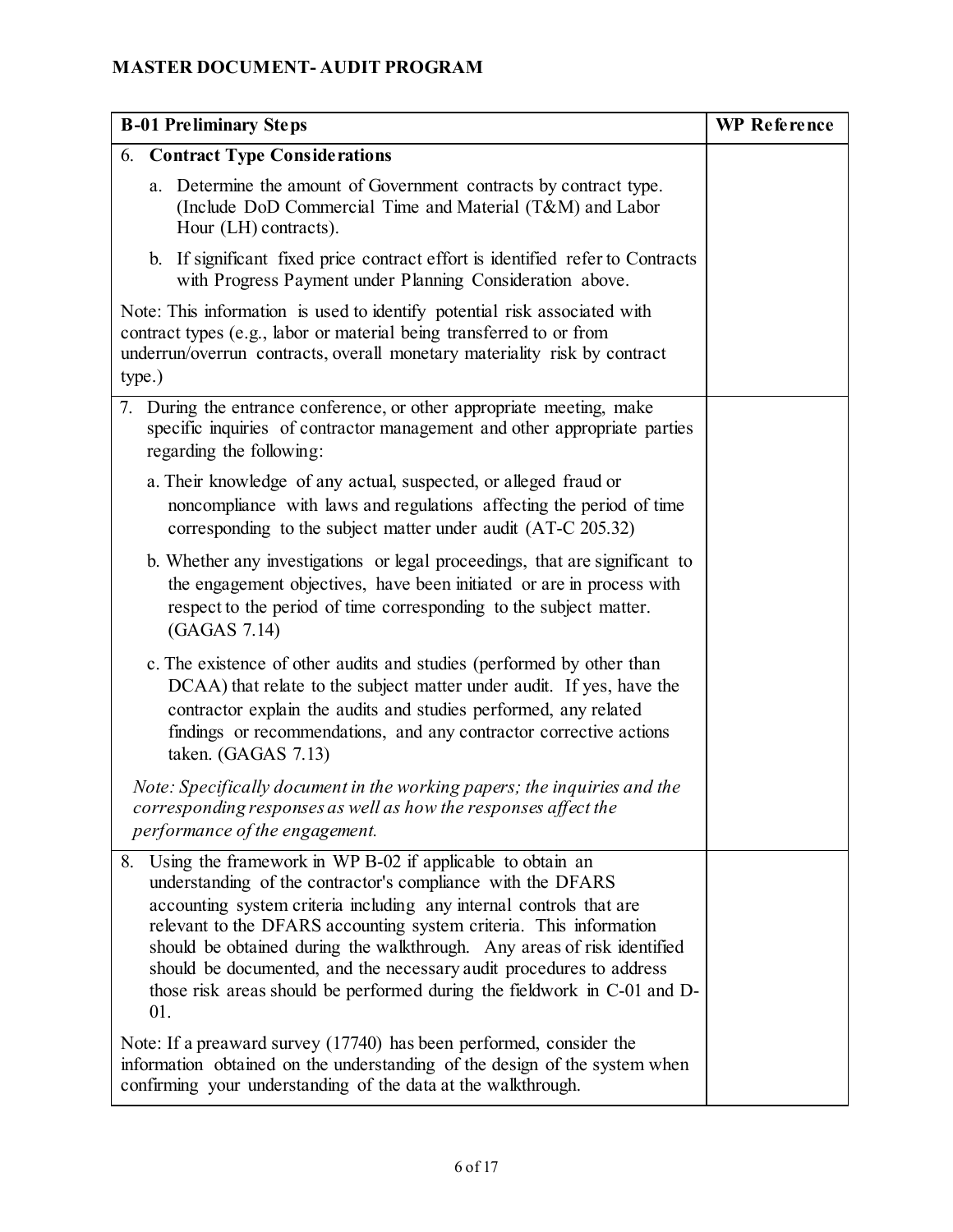| <b>B-01 Preliminary Steps</b>                                                                                                                                                                                                                                                                                                                                                                                                                                                                                                                                                                                                                                                                                                                                                                                                                                                                                                                                             | <b>WP</b> Reference |
|---------------------------------------------------------------------------------------------------------------------------------------------------------------------------------------------------------------------------------------------------------------------------------------------------------------------------------------------------------------------------------------------------------------------------------------------------------------------------------------------------------------------------------------------------------------------------------------------------------------------------------------------------------------------------------------------------------------------------------------------------------------------------------------------------------------------------------------------------------------------------------------------------------------------------------------------------------------------------|---------------------|
| If the evidential matter obtained during the audit will be highly<br>9.<br>dependent on computerized information systems, document on working<br>paper B-02a the audit work performed that supports reliance on the<br>computer-based evidential matter.                                                                                                                                                                                                                                                                                                                                                                                                                                                                                                                                                                                                                                                                                                                  |                     |
| 10. Consider the need for specialist assistance, assistance of auditors with<br>specialized skills, and assist audits, if any, and that should be<br>documented on working paper B-03.                                                                                                                                                                                                                                                                                                                                                                                                                                                                                                                                                                                                                                                                                                                                                                                    |                     |
| 11. Based on the team's understanding of the criteria, subject matter, and the<br>contractor and its environment, hold a planning meeting with the audit<br>team (at a minimum, Supervisor and Auditor) to discuss and identify<br>potential material noncompliances, whether due to error or fraud, that<br>could affect the subject matter.                                                                                                                                                                                                                                                                                                                                                                                                                                                                                                                                                                                                                             |                     |
| The discussion should include:                                                                                                                                                                                                                                                                                                                                                                                                                                                                                                                                                                                                                                                                                                                                                                                                                                                                                                                                            |                     |
| relevant prior audit experience (e.g., questioned cost, relevant<br>reported estimating or accounting system deficiencies),<br>relevant aspects of the contractor and its environment,<br>risk of material noncompliance due to fraud (e.g., the extent of<br>financial incentives, pressures to meet budget or contractual<br>commitments, and opportunities to commit and conceal fraud). See<br>the DoD IG website Fraud Detection Resources for Auditors for<br>common fraud risk factors. Copy link and paste into web browser,<br>other factors identified that increase the risk of material<br>noncompliance with laws and regulations, and<br>the audit team's understanding of relevant key internal controls.<br>Document the factors identified that increase the risk of material<br>noncompliance due to error or fraud that could affect the subject matter,<br>and design audit procedures to respond to the increased risk of material<br>noncompliance. |                     |
| Communication among audit team members should continue as needed<br>throughout the audit regarding the risk of material misstatement and<br>noncompliance due to error or fraud.                                                                                                                                                                                                                                                                                                                                                                                                                                                                                                                                                                                                                                                                                                                                                                                          |                     |
| 12. Risk Assessment Preparation: Using the information obtained in the<br>above steps, prepare the risk assessment to determine the scope of the<br>audit (W/P B).                                                                                                                                                                                                                                                                                                                                                                                                                                                                                                                                                                                                                                                                                                                                                                                                        |                     |
| Note: The Guidebook (available on the DCAA's web based VIPER)<br>identifies suggested audit procedures that may assist in the preparation of<br>detailed audit program steps.                                                                                                                                                                                                                                                                                                                                                                                                                                                                                                                                                                                                                                                                                                                                                                                             |                     |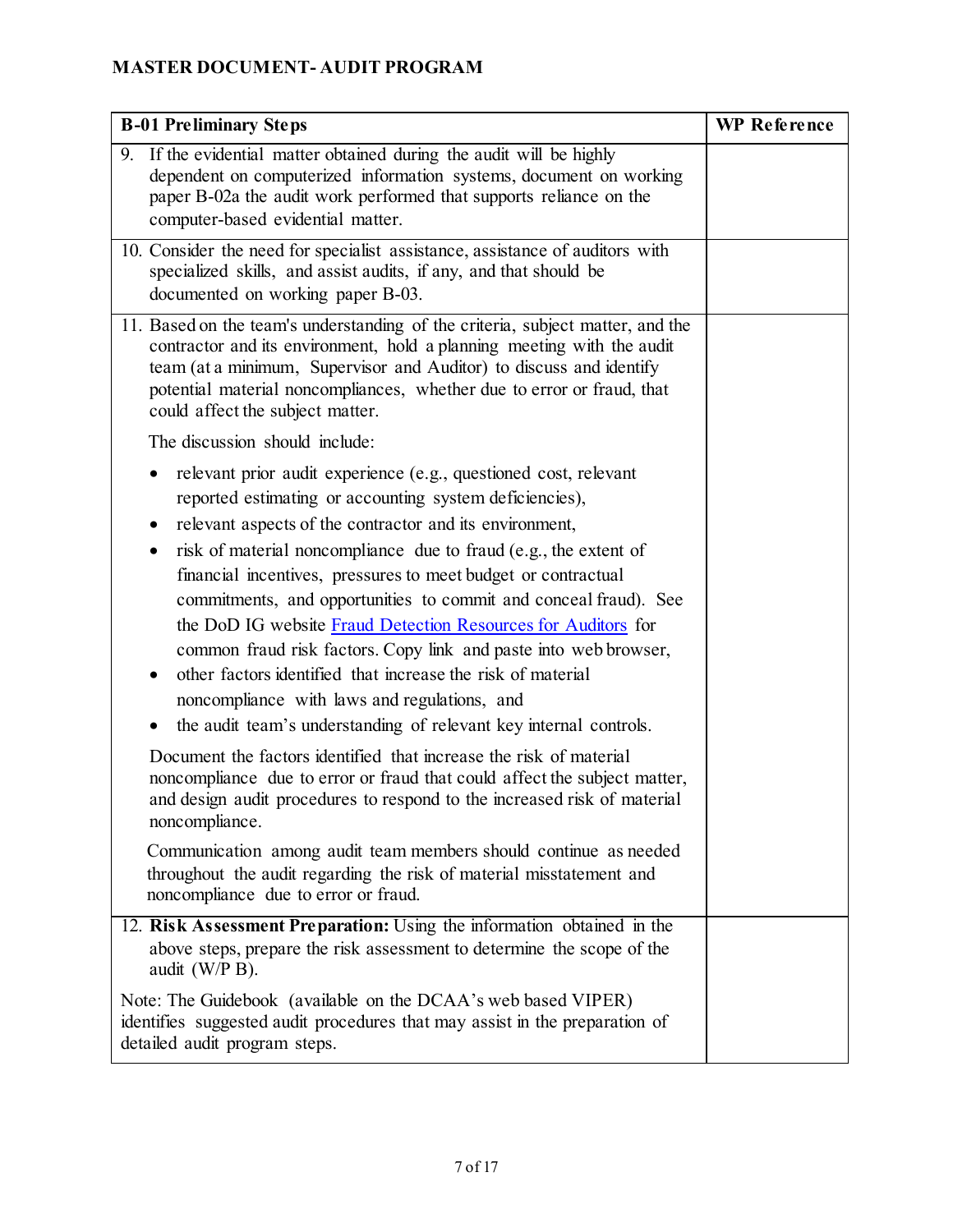| C-1 Compliance with DFARS 252.242-7006, Accounting System Criteria                                                                                                                                                                                                                                                                                                                                                                                                                                                                                                                                                                                                                                                                  | <b>WP</b> Reference |
|-------------------------------------------------------------------------------------------------------------------------------------------------------------------------------------------------------------------------------------------------------------------------------------------------------------------------------------------------------------------------------------------------------------------------------------------------------------------------------------------------------------------------------------------------------------------------------------------------------------------------------------------------------------------------------------------------------------------------------------|---------------------|
| Version 5.1, dated May 2021                                                                                                                                                                                                                                                                                                                                                                                                                                                                                                                                                                                                                                                                                                         |                     |
| Section C-01 is used to determine if contractor's accounting system complies<br>with certain DFARS 252.242.7006 accounting system criteria. In some<br>instances, the audit program suggests using the same sample to test multiple<br>criteria. If auditors use this method, auditors need to ensure the sample is<br>sufficient to cover all requirements being tested.                                                                                                                                                                                                                                                                                                                                                           |                     |
| Note: Consider the size and complexity of the company's processes,<br>operations, and accounting system. Tailor (add, line-out, or modify) the audit<br>steps based upon your understanding of the contractor's processes, related<br>internal controls and the risk identified in the risk assessment.                                                                                                                                                                                                                                                                                                                                                                                                                             |                     |
| 1. Control Environment, Accounting Framework, Organizational<br><b>Structure:</b> During the risk assessment auditors through a combination of<br>inquiries, observations or inspection of documents, should obtained an<br>understanding of how:                                                                                                                                                                                                                                                                                                                                                                                                                                                                                   |                     |
| a. management communicates to employees management's views on<br>business practices and ethical behavior (e.g., has management created<br>and maintained a culture of honesty and ethical behavior);<br>b. costs are assigned to cost objectives (e.g., written Text of Accounts,<br>description of indirect cost pools and allocation bases),<br>the organizational structure provides an overall framework for<br>c.<br>planning, directing and controlling operations. (The contractor's<br>organizational structure can vary depending on the size and<br>complexity of the contractor. The organization chart may also vary in<br>detail based on the size of the contractor's organization.) (DFARS<br>$252.242 - 7006(c)(1)$ |                     |
| Based on that understanding, auditors should develop appropriate audit<br>procedures based on the risk and environment identified to test compliance<br>with this criterion.                                                                                                                                                                                                                                                                                                                                                                                                                                                                                                                                                        |                     |
| Proper Segregation of Costs: Perform a nomenclature review of<br>2.<br>accounts in the trial balance. Determine if there are any indirect accounts<br>which appear to be of a direct nature or if any direct accounts appear to be<br>of an indirect nature. Perform testing, to verify the transactions have been<br>properly classified as either direct or indirect cost. (DFARS 252.242-<br>7006(c)(2)                                                                                                                                                                                                                                                                                                                          |                     |
| General Ledger Accumulation and Reconciliation: Verify costs are<br>3.<br>accumulated under general ledger control accounts (DFARS 252.242-<br>$7006(c)(5)$ and subsidiary cost ledgers and cost objectives are reconciled<br>to the general ledger (DFARS $252.242-7006(c)(6)$ ).                                                                                                                                                                                                                                                                                                                                                                                                                                                  |                     |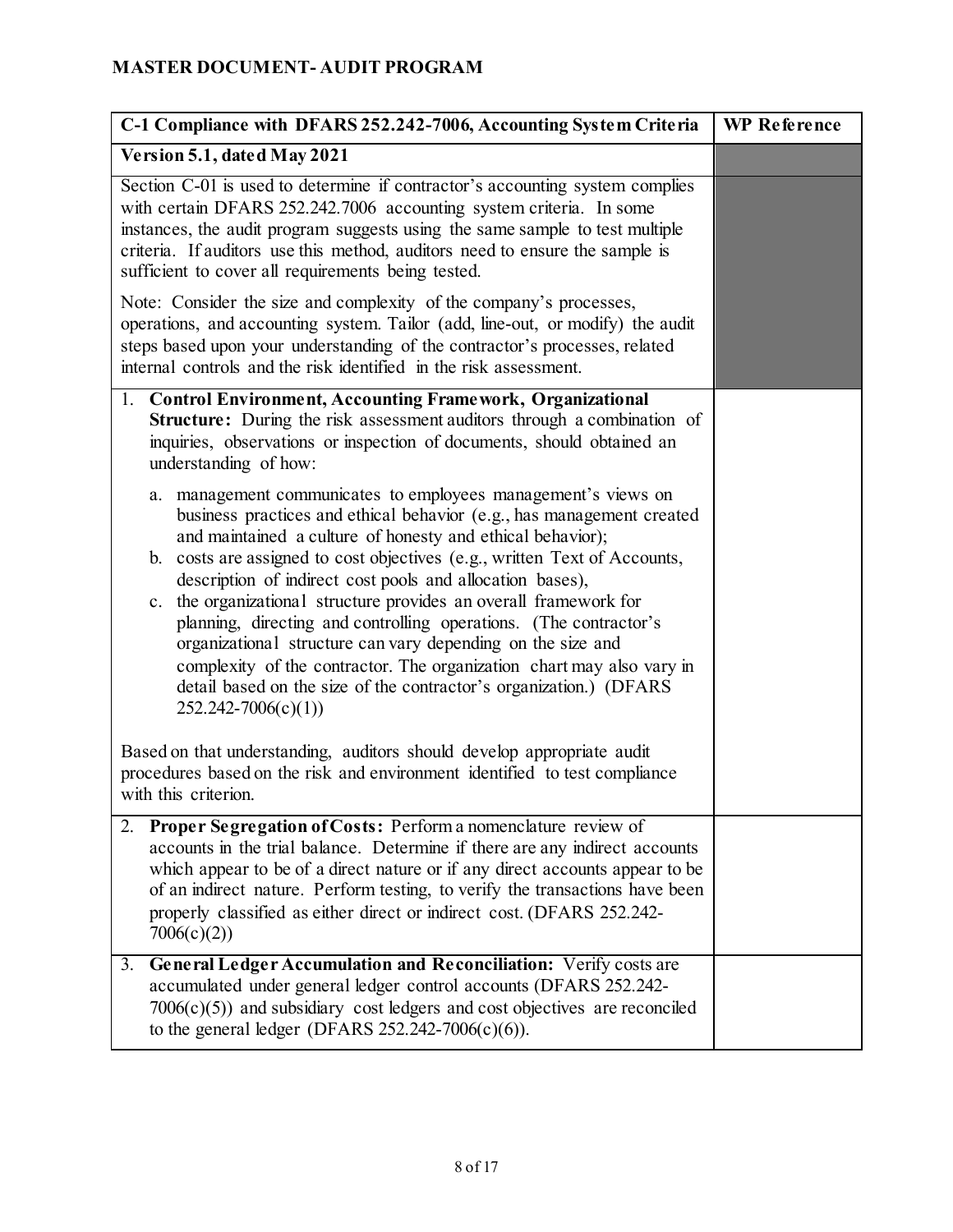| C-1 Compliance with DFARS 252.242-7006, Accounting System Criteria |                                                                                                                                                                                                                                                                                                                                                                                                                                                        | <b>WP</b> Reference |
|--------------------------------------------------------------------|--------------------------------------------------------------------------------------------------------------------------------------------------------------------------------------------------------------------------------------------------------------------------------------------------------------------------------------------------------------------------------------------------------------------------------------------------------|---------------------|
| 4.                                                                 | <b>Routine Posting to Books of Accounts:</b> Verify that the contractor posts<br>contract costs at least monthly to books of account for the period covered<br>by the audit (generally to the job cost ledger). (DFARS 252-242-<br>7006(c)(11)                                                                                                                                                                                                         |                     |
| 5.                                                                 | Identification/Accumulation of Direct Costs by Contract: If current<br>MAARs 6 and 13 assignments have not been performed (or the auditor<br>determines sufficient testing was not performed in these MAARs) for<br>the period covered for this audit, execute audit steps 6 and 7 to<br>determine if the contractor's accounting system provides for<br>identification and accumulation of direct costs by contract. (DFARS<br>$252.242 - 7006(c)(3)$ |                     |
|                                                                    | Note: To the extent possible, consider leveraging the work performed in<br>the current MAARs 6 and 13 to satisfy the audit steps 6 and 7.                                                                                                                                                                                                                                                                                                              |                     |
| 6.                                                                 | Identification/Accumulation of Direct Material Costs by Contract: If<br>a current MAAR 13 assignment has not been performed (or if auditor<br>determines sufficient testing was not performed) verify sampled direct<br>material charges for the following:                                                                                                                                                                                            |                     |
|                                                                    | a. identified and accumulated by contract;<br>b. needed for the contract;<br>c. have prompt payments made to vendors;<br>d. have discounts applied when applicable;<br>e. if issued from inventory, can be traced to issuance documents, priced<br>in accordance with disclosed practices, and issued for current use<br>rather than for intermediate holdings. (DFARS 252.242-7006(c)(3))                                                             |                     |
|                                                                    | Note: Completion of this audit step will satisfy compliance testing of DFARS<br>criteria (3) for direct material. The auditor should consider performing the<br>above steps in conjunction with D-01 audit step 4; i.e., tracing costs billed to<br>source documentation. Combining this step with testing of direct material<br>costs billed in D-01, step 4, will assist with determining compliance with<br>DFARS criteria (16).                    |                     |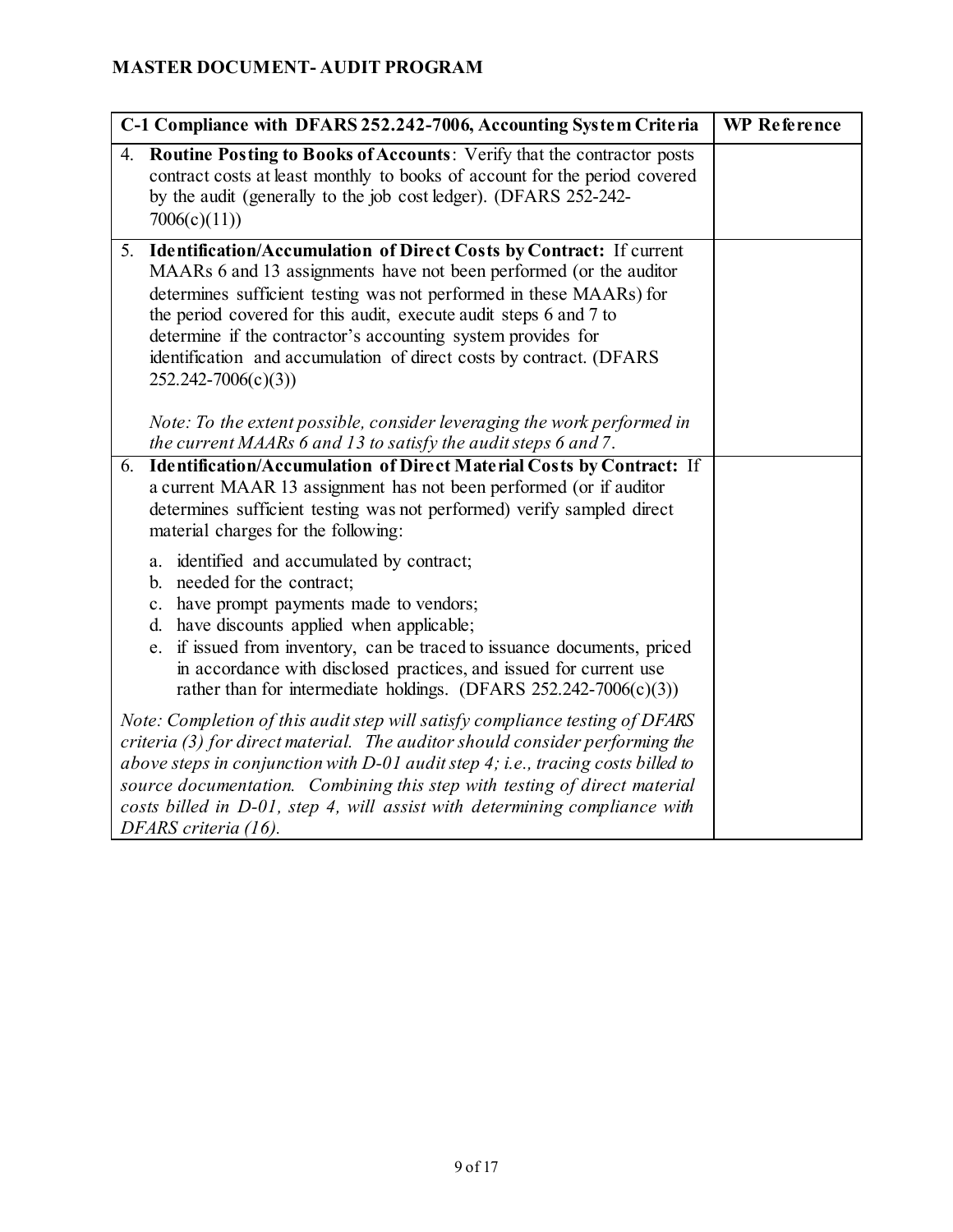| C-1 Compliance with DFARS 252.242-7006, Accounting System Criteria                                                                                                                                                                                                                                                                                                                                                                                            | <b>WP</b> Reference |
|---------------------------------------------------------------------------------------------------------------------------------------------------------------------------------------------------------------------------------------------------------------------------------------------------------------------------------------------------------------------------------------------------------------------------------------------------------------|---------------------|
| 7.<br>Direct and Indirect Labor: If a current MAARs 6 assignment has not<br>been performed (or if auditor determines sufficient testing was not<br>performed) verify sampled labor charges by determining if:                                                                                                                                                                                                                                                 |                     |
| a. the time keeping system identifies employees labor by intermediate or<br>final cost objective (e.g., contract) (DFARS $252.242-7006(c)(9)$ ); and<br>b. the labor distribution system charges the direct and indirect labor costs<br>to the appropriate cost objectives (DFARS $252.242-7006(c)(10)$ ).                                                                                                                                                    |                     |
| Tracing direct and indirect labor charges through the timekeeping and labor<br>distribution system to validate that labor charges are charged to appropriate<br>cost objectives (i.e., contract or an indirect labor account) also satisfies the<br>objective of DFARS 252.242-7006(c)(3) for direct labor (i.e., accounting<br>system shall identify and accumulate direct labor costs by contract).                                                         |                     |
| Note: Completion of this audit step will satisfy compliance testing of DFARS<br>criteria (3) for direct labor and DFARS criteria (9), (10). The auditor should<br>consider performing the above steps in conjunction with $D$ -01 audit step 4;<br>i.e., tracing costs billed to source documentation. Combining this step with<br>testing of direct labor costs billed in D-01, step 4, will assist with determining<br>compliance with DFARS criteria (16). |                     |
| 8. Indirect Cost: Based on your understanding of the indirect cost pools<br>and allocation bases performed in step 1 above, perform testing to<br>determine if:                                                                                                                                                                                                                                                                                               |                     |
| a. indirect costs are accumulated in logical groupings and the groupings<br>are allocated based on benefits accrued to intermediate and final cost<br>objectives. (DFARS 252.242-7006(c)(4))                                                                                                                                                                                                                                                                  |                     |
| b. interim indirect expense rates can be readily calculated from the books<br>of accounts (DFARS 252.242-7006(c)(15)(ii)), and                                                                                                                                                                                                                                                                                                                                |                     |
| c. interim rates are routinely monitored. (DFARS 252.242-7006(c)(8)).                                                                                                                                                                                                                                                                                                                                                                                         |                     |
| Adjusting Entries: Test a sample of adjusting entries (e.g., correcting,<br>9.<br>transferring, closing, and credit) for the period covered by the audit, to<br>verify that they were appropriately approved and that the basis for the<br>adjustment was adequately documented and supported. (DFARS<br>$252.242 - 7006(c)(7))$                                                                                                                              |                     |
| 10. Exclusion of Unallowable Cost: Verify unallowable costs are identified<br>and excluded from government contract billings. (e.g., unallowable costs<br>are accumulated and segregated into unallowable cost accounts) (DFARS<br>$252.242 - 7006(c)(12)$                                                                                                                                                                                                    |                     |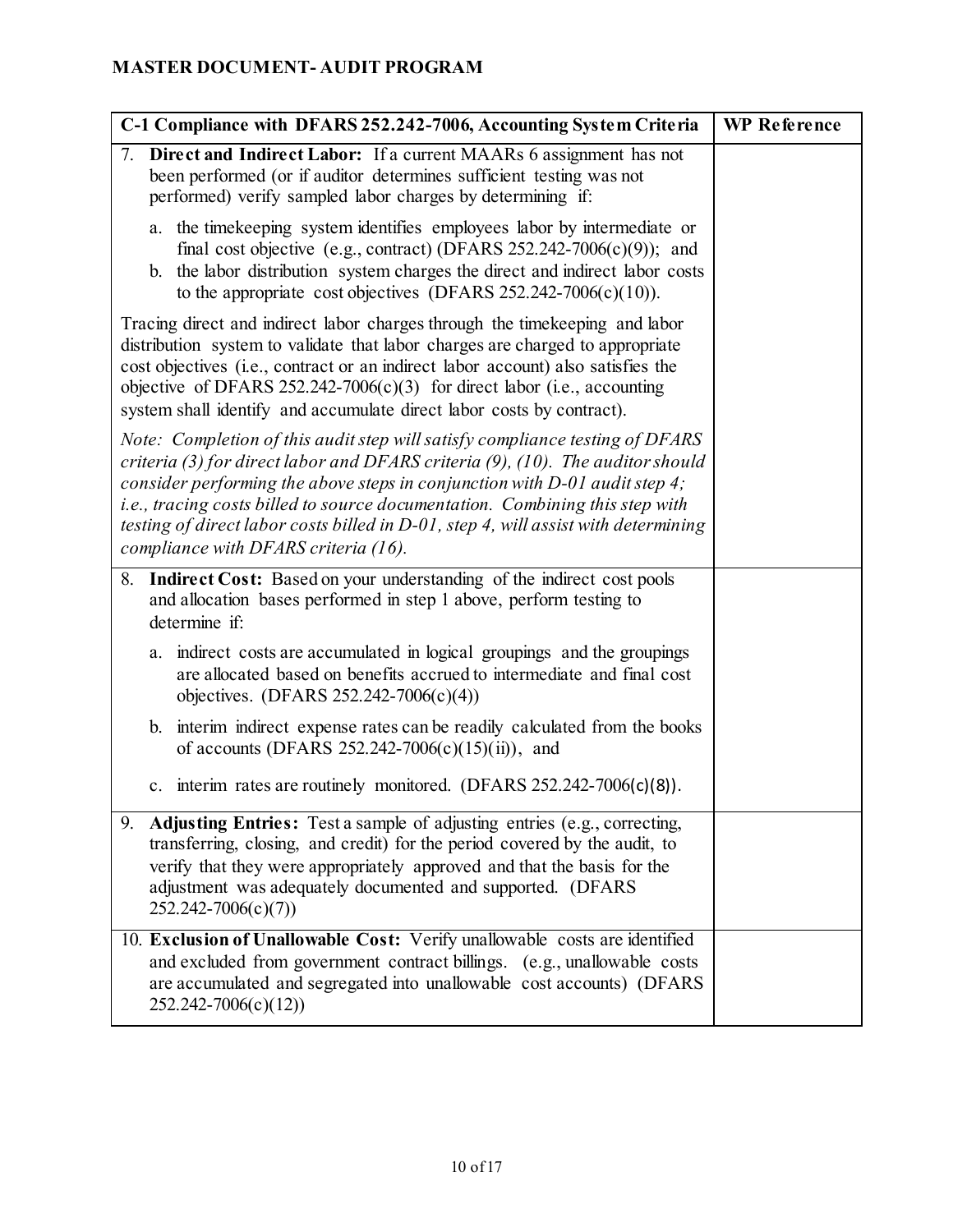| C-1 Compliance with DFARS 252.242-7006, Accounting System Criteria                                                                                                                                                                                                                                                                                  | <b>WP</b> Reference |
|-----------------------------------------------------------------------------------------------------------------------------------------------------------------------------------------------------------------------------------------------------------------------------------------------------------------------------------------------------|---------------------|
| 11. Identification of Contract Line Items and Units: Select contracts for<br>the period covered by the audit to verify that the contractor's accounting<br>system accumulates costs at the requisite level of detail (i.e., contract line<br>items and units), as required by the contract terms and conditions.<br>$(DFARS 252.242 - 7006(c)(13))$ |                     |
| 12. Pre-Production Costs: If the contractor's business is a manufacturing<br>environment, verify pre-production costs (i.e., non-recurring costs) are<br>segregated from production costs. (DFARS $252.242 - 7006(c)(14)$ )                                                                                                                         |                     |
| 13. Pricing Follow-on Contracts: Verify that the contractor's system<br>produces adequate, reliable data for use in pricing follow-on acquisitions.<br>Determine if the system is designed to produce cost information at a<br>sufficient level of detail for use in pricing follow-on contracts. (DFARS<br>$252.242 - 7006(c)(17)$                 |                     |
| Note: Leverage the testing performed in the steps above for criteria 2, 3,<br>12, 13, 14.                                                                                                                                                                                                                                                           |                     |
| 14. Generally Accepted Accounting Principles (GAAP): Determine if the<br>accounting system is designed to function in accordance with GAAP (e.g.,<br>does the contractor have an accrual basis accounting system, dual entry<br>accounting, posts to the general ledger, and generates basic financial<br>reports). (DFARS 252.242-7006(c)(18))     |                     |
| 15. Summarize the results of this section in working paper C.                                                                                                                                                                                                                                                                                       |                     |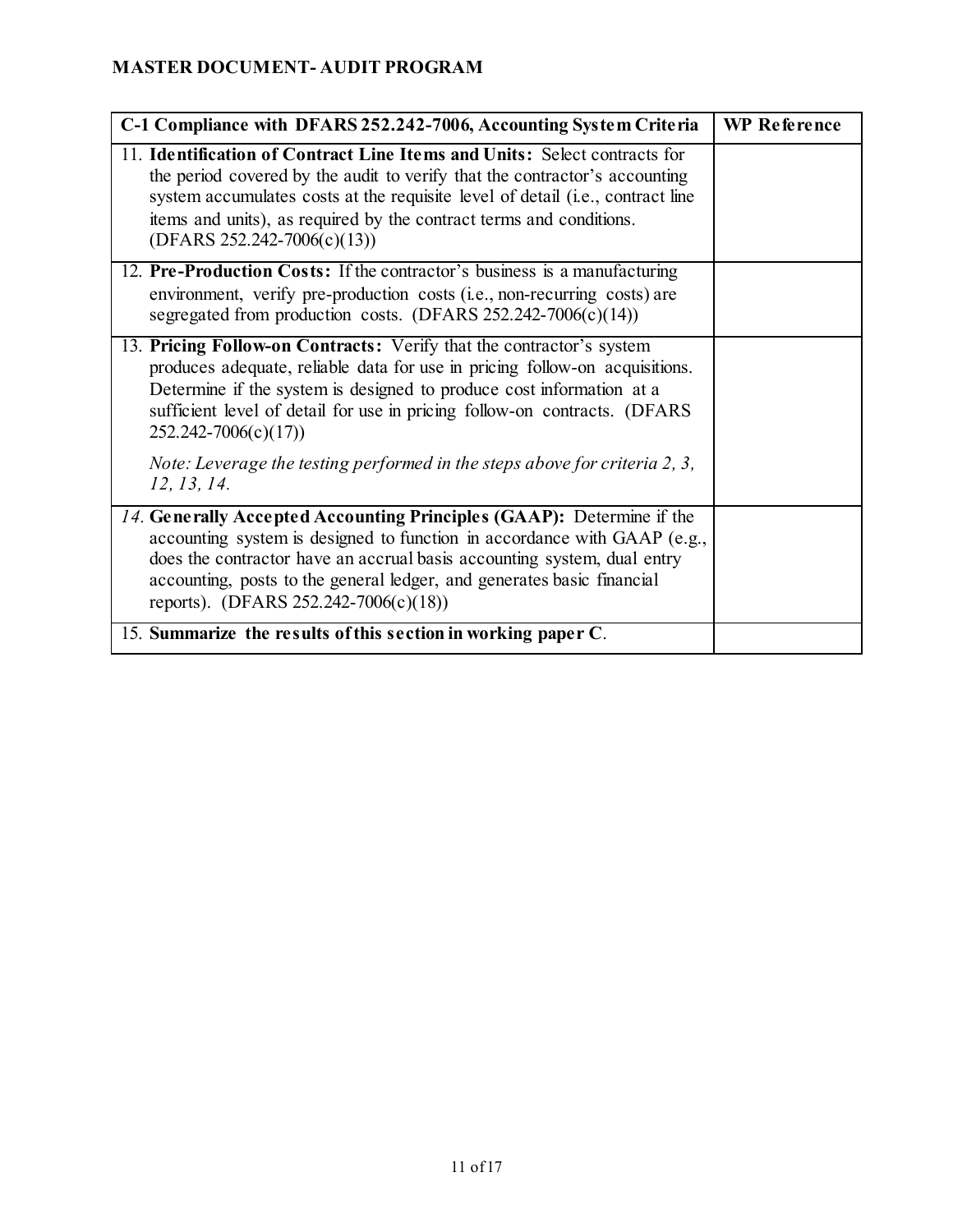| D-1 Compliance with DFARS $252.242-7006(c)(15i)$ and (16) System<br>Criteria - Billings on Cost Type and/or T&M/LH Contracts                                                                                                                                                                                                                          | <b>WP</b> Reference |
|-------------------------------------------------------------------------------------------------------------------------------------------------------------------------------------------------------------------------------------------------------------------------------------------------------------------------------------------------------|---------------------|
| Version 5.1, dated May 2021                                                                                                                                                                                                                                                                                                                           |                     |
| All of the steps in Section D with the exception of steps 7 and 9 involve the<br>selection of a sample of public vouchers for the period under audit. Auditors<br>should consider selecting one sample to test for all criteria addressed in these<br>steps. Ensure that the sample selected will be sufficient and appropriate to test<br>all areas. |                     |
| 1. Limitation of Costs or Funds and Allowable Cost and Payment<br><b>Clauses:</b>                                                                                                                                                                                                                                                                     |                     |
| a. Limitation of Cost/Funds. Based on your understanding of the<br>contractor's processes and controls to comply with billing requirements of<br>FAR 52.232-20, limitation of costs and FAR 52.232-22, limitation of<br>funds perform procedures to:                                                                                                  |                     |
| (1) determine if the contractor has procedures to brief contracts for<br>cost/funding limitations on its billings;                                                                                                                                                                                                                                    |                     |
| (2) validate the cost/funded limitation amounts shown on the vouchers<br>are monitored and updated on a periodic basis; $(FAR 12.207(b)(1))$<br>and FAR 52.212-4 Alternate I apply to DoD Commercial T&M/LH<br>contracts.)                                                                                                                            |                     |
| (3) verify the total cost billed on reimbursement claims (i.e., SF 1035)<br>do not exceed the contract terms (i.e., contract brief or the actual<br>contract/modification if more efficient) applicable to the limitation<br>of cost (FAR 52.232-20) or limitation of funds amounts (FAR<br>$52.232 - 22$ ).                                          |                     |
| b. Allowable Cost and Payment. Based on your understanding of the<br>contractors processes and controls to comply with the allowable cost and<br>payment clause (FAR 52.216-7) perform procedures to:                                                                                                                                                 |                     |
| (1) determine if contractor has procedures to bill cost in compliance<br>with FAR 52.216-7(a) invoicing, (b) reimbursable costs and (d) final<br>indirect cost rates. Consider the results of audit procedures applied<br>in D-01, step 1a and steps 2 through 8.                                                                                     |                     |
| (2) verify that the contractor is current on its submission of incurred<br>cost proposals in accordance with contract terms (FAR 52.216-7)<br>(d)(2)).                                                                                                                                                                                                |                     |
| Note: The completion of these steps will assist in determining compliance<br>with DFARS 252.242-7006(c)(15)(i) and (16).                                                                                                                                                                                                                              |                     |
| 2. Provisional Billing Rates: Determine if indirect costs are billed at<br>approved rates (or rates specified in the contract) at the time of voucher<br>submission. $(CAM 6-1006a (3))$ .                                                                                                                                                            |                     |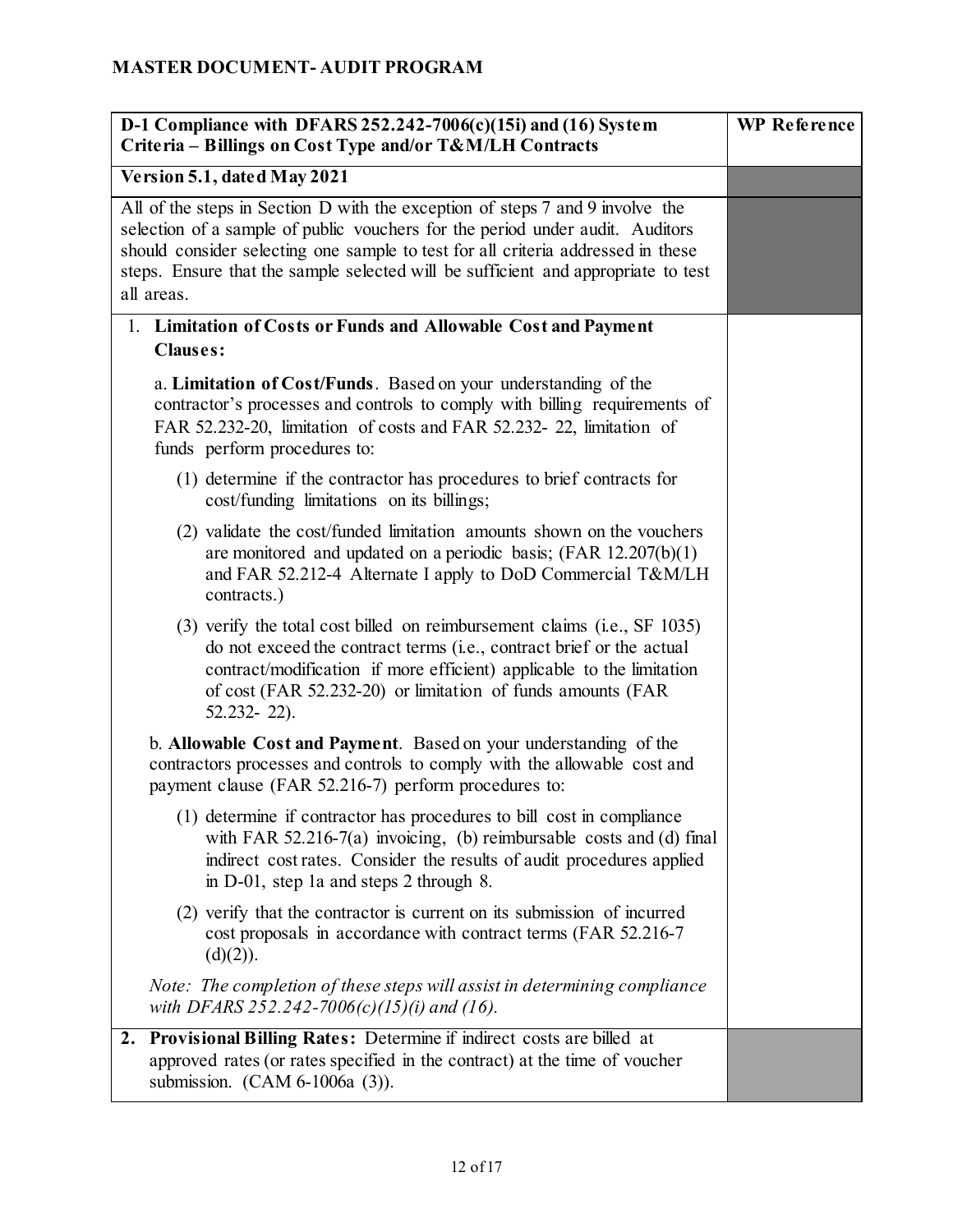| D-1 Compliance with DFARS $252.242-7006(c)(15i)$ and $(16)$ System<br>Criteria - Billings on Cost Type and/or T&M/LH Contracts                                                                                                                                                                                                                                                                                                                                                                                                                                                                                                                                                                                          | <b>WP</b> Reference |
|-------------------------------------------------------------------------------------------------------------------------------------------------------------------------------------------------------------------------------------------------------------------------------------------------------------------------------------------------------------------------------------------------------------------------------------------------------------------------------------------------------------------------------------------------------------------------------------------------------------------------------------------------------------------------------------------------------------------------|---------------------|
| Note: If the contractor does not have indirect billing and/or bidding rates,<br>obtain a provisional billing rate submission. If the rates have not been<br>approved (FAR 42.704), evaluate the reasonableness of the submitted rates.                                                                                                                                                                                                                                                                                                                                                                                                                                                                                  |                     |
| a. Test the public vouchers for the period under audit to determine if the<br>contractor uses current approved provisional billing rates previously<br>established under activity code 15500 (CAM 6-1006a(3)). (DFARS<br>$252.242 - 7006(c)(16)$ .                                                                                                                                                                                                                                                                                                                                                                                                                                                                      |                     |
| If selected vouchers include cumulative indirect cost rates billed during<br>$\mathbf{b}$ .<br>a prior fiscal period, determine if prior year cumulative costs billed have<br>been adjusted for final indirect cost rates (FAR 52.216-7(e) & DFARS<br>$252.242 - 7006(c)(16)$ .                                                                                                                                                                                                                                                                                                                                                                                                                                         |                     |
| 3. Reconciliation of Current and Cumulative Voucher Amounts:<br>a. Reconcile the current and cumulative cost elements billed (i.e., SF<br>1035 or equivalent information) to the costs booked in the accounting<br>records (e.g., job costs ledger or equivalent, general ledger). (DFARS<br>$252.242 - 7006(c)(16)$ to determine if the vouchers reconcile to the<br>books of account.                                                                                                                                                                                                                                                                                                                                 |                     |
| b. If vouchers include costs from T&M/LH contracts:                                                                                                                                                                                                                                                                                                                                                                                                                                                                                                                                                                                                                                                                     |                     |
| (1) verify that direct labor hours billed, reconcile to the cost accounting<br>records by labor hours and labor classifications;                                                                                                                                                                                                                                                                                                                                                                                                                                                                                                                                                                                        |                     |
| (2) direct labor was billed at appropriate contract rates; and                                                                                                                                                                                                                                                                                                                                                                                                                                                                                                                                                                                                                                                          |                     |
| (3) material costs (if applicable) billed reconcile to the cost ledger.                                                                                                                                                                                                                                                                                                                                                                                                                                                                                                                                                                                                                                                 |                     |
| Note: The completion of these steps assist in determining compliance with<br>DFARS 252.242-7006(c)(16).                                                                                                                                                                                                                                                                                                                                                                                                                                                                                                                                                                                                                 |                     |
| 4. Direct Costs Billed:<br>a. Verify that the contractor billings include only:                                                                                                                                                                                                                                                                                                                                                                                                                                                                                                                                                                                                                                         |                     |
| subcontractor and vendor costs (i.e., direct material, ODC, etc.) that are<br>in accordance with the terms and conditions of the subcontract or<br>invoice; (Efficiencies may be gained by combining testing for this step<br>with C-01 step 6, to satisfy compliance testing of DFARS criteria (3) and<br>(16)<br>costs ordinarily paid within 30 days of the contractor's payment request<br>to the Government.<br>direct labor costs that are reimbursable contract costs. (Efficiencies may<br>be gained by combining testing this step with $C$ -01 step 7, to assist in<br>determining compliance with DFARS criteria $(3)$ , $(9)$ , $(10)$ and $(16)$ .)<br>$(FAR 52.216-7 (b)(1)) (DFARS 252.242-7006(c)(16))$ |                     |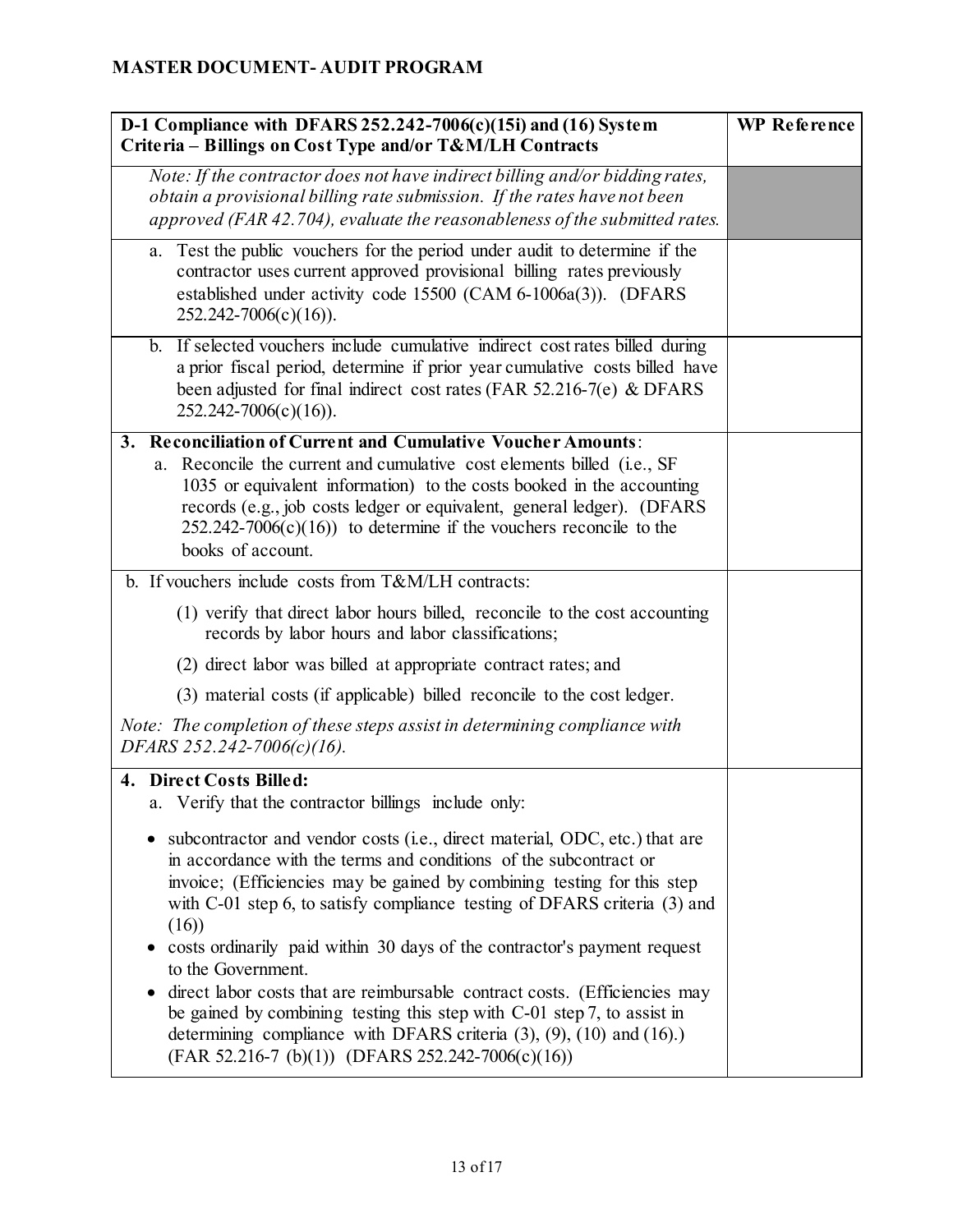| D-1 Compliance with DFARS $252.242-7006(c)(15i)$ and $(16)$ System<br>Criteria – Billings on Cost Type and/or T&M/LH Contracts                                                                                                                                                                                                                                                                                                                                                                                                                                        | <b>WP</b> Reference |
|-----------------------------------------------------------------------------------------------------------------------------------------------------------------------------------------------------------------------------------------------------------------------------------------------------------------------------------------------------------------------------------------------------------------------------------------------------------------------------------------------------------------------------------------------------------------------|---------------------|
| b. If there are significant T&M/LH contracts based on the risk assessment,<br>verify that the employee (and/or subcontractor, if applicable) direct<br>labor hours assigned to and charged in the direct labor rate classification<br>meet the labor qualification requirements of the contract (FAR 52.232-<br>$7(a)(3)$ ). (DFARS 252.242-7006(c)(16))                                                                                                                                                                                                              |                     |
| 5. Other Contract Provisions: Determine if billings are based on current<br>contract provisions and that the total amount billed does not exceed any<br>contract, work order, funding limitation and other contract ceiling amount<br>or billing instructions.<br>(Note: Consider the results of all audit procedures performed in section D-                                                                                                                                                                                                                         |                     |
| 01, for contract terms and billed amounts.) (DFARS 252.242-7006(c)(16))<br>6. Fixed Fees and Cost Withholds: Determine if the contractor vouchers<br>contain the appropriate fixed fees/cost withholds by comparing the fixed<br>fees and cost withholds shown on voucher to the contract terms and the<br>applicable FAR 52.216-8, 52.232-7, 52.216-9 and -10. (DFARS 252.242-<br>7006(c)(16)                                                                                                                                                                        |                     |
| 7. Reconciliation of Booked to Billed Costs: Review and compare the<br>contractor's reconciliation schedule of booked to billed costs (i.e., Schedule<br>I of the most current incurred cost submission) and determine if there are<br>significant overbillings at either the total or individual contract level. If<br>significant overbillings occurred, determine the cause of the overbilling and<br>discuss the issues with your supervisor for resolutions of the overbilling.<br>(FAR 52.216-7(d)(2)(iii)(I) and (v); DFARS 252.242-7006(c)(15)(i) and<br>(16) |                     |
| 8. Perform the following additional steps:                                                                                                                                                                                                                                                                                                                                                                                                                                                                                                                            |                     |
| a. Determine if the vouchers are mathematically correct and error free.<br>Verify that all columns have accurate totals showing the computation of<br>the billed quantities and unit prices. (DFARS 252.242-7006(c)(16))                                                                                                                                                                                                                                                                                                                                              |                     |
| Determine if the contractor is submitting final vouchers with settled<br>$\mathbf{b}$ .<br>amounts and rates within 120 days (or longer period if approved in<br>writing by the Contracting Officer) after settlement of applicable final<br>indirect costs rates for all years of physically complete contracts as<br>required by FAR 52.216-7(d)(5). (DFARS 252.242-7006(c)(16))                                                                                                                                                                                    |                     |
| 9. Summarize the results of this section in working paper D.                                                                                                                                                                                                                                                                                                                                                                                                                                                                                                          |                     |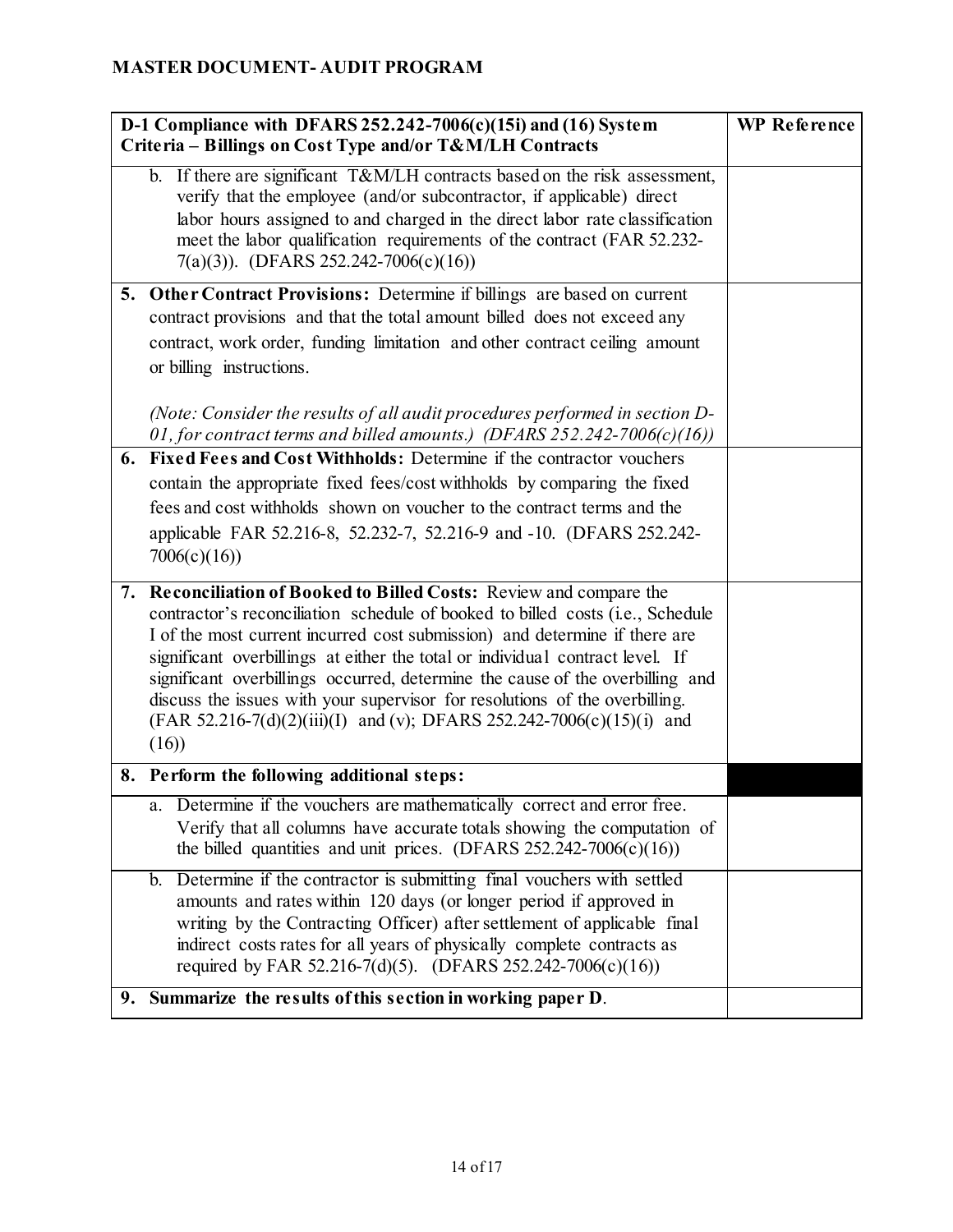| <b>A-1 Concluding Steps</b>                                                                                                                                                                                                                                                                                                                                                                                                                                                                                                                                                                                                                 | <b>WP</b> Reference |
|---------------------------------------------------------------------------------------------------------------------------------------------------------------------------------------------------------------------------------------------------------------------------------------------------------------------------------------------------------------------------------------------------------------------------------------------------------------------------------------------------------------------------------------------------------------------------------------------------------------------------------------------|---------------------|
| Version 5.1, dated May 2021                                                                                                                                                                                                                                                                                                                                                                                                                                                                                                                                                                                                                 |                     |
| 1. Team discussion. Hold a meeting with the audit team (e.g., RAM,<br>Manager, Supervisor, Technical Specialists and Auditors) and discuss the<br>issues identified in the audit and the impact on the conclusions and<br>opinion in the audit report. Summarize the deficiencies by the applicable<br>DFARS accounting system criteria.                                                                                                                                                                                                                                                                                                    |                     |
| Determine whether the deficiencies are:                                                                                                                                                                                                                                                                                                                                                                                                                                                                                                                                                                                                     |                     |
| Significant deficiencies in compliance with the DFARS criteria,<br>a.                                                                                                                                                                                                                                                                                                                                                                                                                                                                                                                                                                       |                     |
| b. Less severe significant deficiencies in compliance with DFARS criteria<br>and                                                                                                                                                                                                                                                                                                                                                                                                                                                                                                                                                            |                     |
| c. Deficiencies that are less than material noncompliances but important<br>enough to merit the attention of the responsible contracting officer and<br>contractor management officials.                                                                                                                                                                                                                                                                                                                                                                                                                                                    |                     |
| In certain circumstances, such as when the audit procedures identify only<br>deficiencies in compliance with DFARS criteria that are less severe<br>significant deficiencies, assess if the DFARS less severe significant<br>deficiency in compliance with the criteria represents a significant<br>deficiency in internal control required to be reported per GAGAS. In this<br>case, the less severe deficiencies should be included in the audit report in<br>an exhibit titled "DFARS Less Severe Significant Deficiencies". Consider<br>discussing withhold provisions under FAR 32.503-6 with the responsible<br>contracting officer. |                     |
| Less than material noncompliances that warrant the attention of those<br>charged with governance should be communicated in writing to those<br>charged with governance (GAGAS 7.45).                                                                                                                                                                                                                                                                                                                                                                                                                                                        |                     |
| Professional judgement will be used in determining how to communicate<br>noncompliances that do not warrant the attention of those charged with<br>governance (GAGAS 7.46).                                                                                                                                                                                                                                                                                                                                                                                                                                                                 |                     |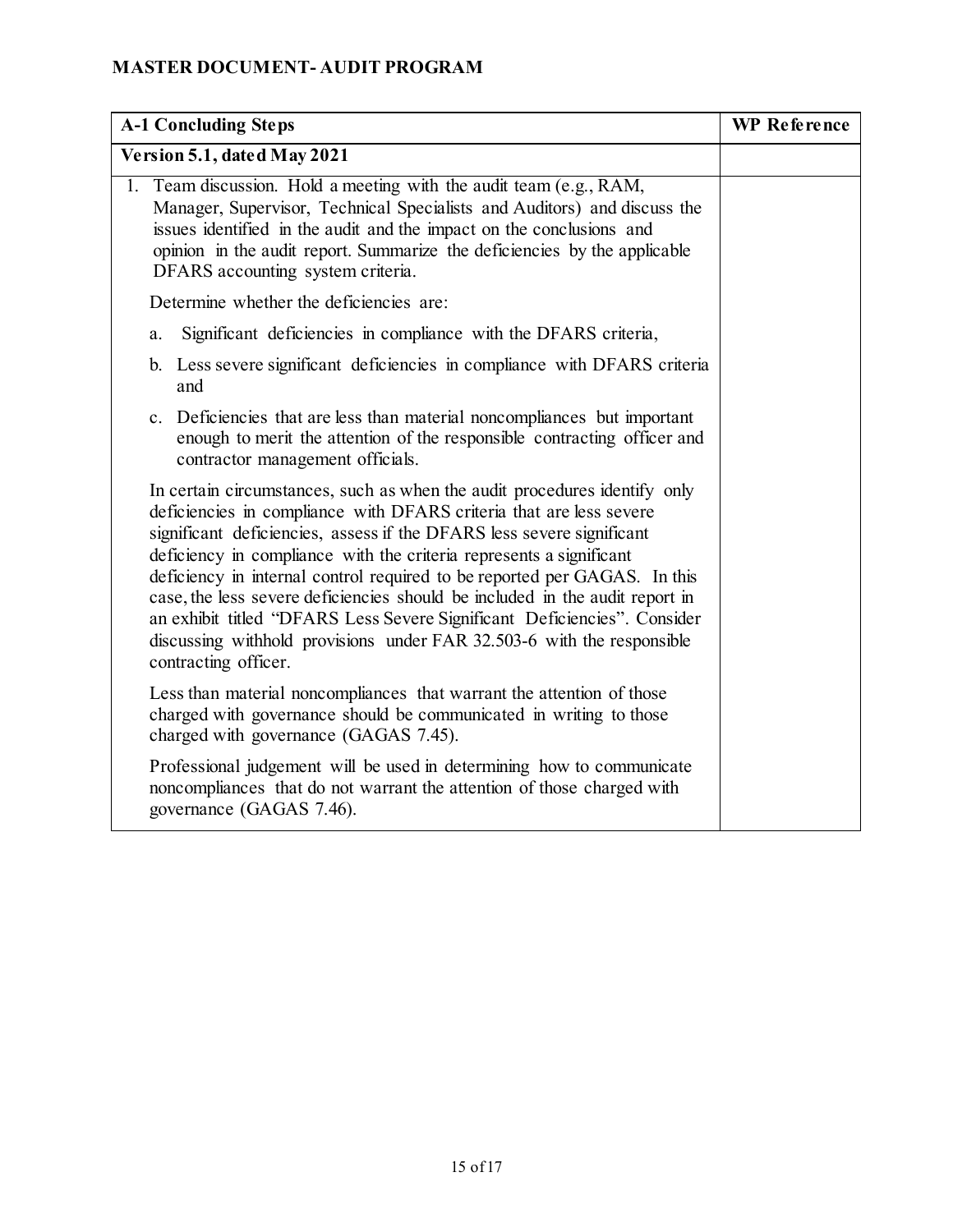| <b>A-1 Concluding Steps</b>                                                                                                                                                                                                                                                                                                                                                                                                                                                                                                                                                                            | <b>WP</b> Reference |
|--------------------------------------------------------------------------------------------------------------------------------------------------------------------------------------------------------------------------------------------------------------------------------------------------------------------------------------------------------------------------------------------------------------------------------------------------------------------------------------------------------------------------------------------------------------------------------------------------------|---------------------|
| 2. Summarize results and draft the audit report. The draft audit report should<br>include all significant deficiencies and less severe significant deficiencies,<br>and deficiencies in internal control that are material weaknesses or<br>significant deficiencies, even those reported in deficiency reports issued<br>on a real-time basis under a separate assignment number during the course<br>of the audit. For any such deficiencies, note the deficiency report number<br>and date and the status of the deficiencies in the condition statement.                                           |                     |
| When auditors identify both a significant deficiency in compliance with<br>the DFARS criteria and a less severe significant deficiency, the auditor<br>will include the less severe significant deficiencies (and corresponding<br>significant deficiencies in internal control) in the audit report in a separate<br>Exhibit titled "DFARS Less Severe Significant Deficiencies." All<br>significant deficiencies in compliance with the DFARS criteria (and the<br>corresponding material weaknesses in internal control) will be included in<br>an Exhibit titled "DFARS Significant Deficiencies." |                     |
| Less than material noncompliances that warrant the attention of those<br>charged with governance should be communicated in writing to those<br>charged with governance to obtain the contractor's response and included<br>in an Appendix titled Other Matters to be Reported.                                                                                                                                                                                                                                                                                                                         |                     |
| 3. Obtain supervisory review of the working papers, and draft audit results<br>section of the audit report before discussions with the contractor.                                                                                                                                                                                                                                                                                                                                                                                                                                                     |                     |
| Auditors should document and communicate with the contracting officers<br>4.<br>upon the completion of the audit and approval of the supervisor.                                                                                                                                                                                                                                                                                                                                                                                                                                                       |                     |
| 5. Brief the contracting officer on significant and/or complex findings/issues,                                                                                                                                                                                                                                                                                                                                                                                                                                                                                                                        |                     |
| 6. Coordinate with the contracting officer to find out and determine if<br>inclusion of detailed notes in our report would serve a useful purpose<br>when there are no findings.                                                                                                                                                                                                                                                                                                                                                                                                                       |                     |
| 7. After obtaining DCAA management approval, hold and document the exit<br>conference in accordance with CAM 4-304. Obtain the contractor's<br>reaction regarding all deficiencies included in the report.                                                                                                                                                                                                                                                                                                                                                                                             |                     |
| 8. Finalize the audit report and incorporate the contractor's reaction and<br>auditor's response.                                                                                                                                                                                                                                                                                                                                                                                                                                                                                                      |                     |
| 9. Initiate appropriate action in relation to noted deficiencies (e.g., re-<br>evaluate WAWF selection parameters for provisional public vouchers,<br>$etc.$ )                                                                                                                                                                                                                                                                                                                                                                                                                                         |                     |
| 10. If unsatisfactory conditions are noted, follow the guidance in CAM 4-800.                                                                                                                                                                                                                                                                                                                                                                                                                                                                                                                          |                     |
| 11. Update the permanent file in accordance with CAM 4-405b. A copy of<br>the documented understanding of the accounting system should be filed in<br>the permanent file as well as a summary of any identified deficiencies.                                                                                                                                                                                                                                                                                                                                                                          |                     |